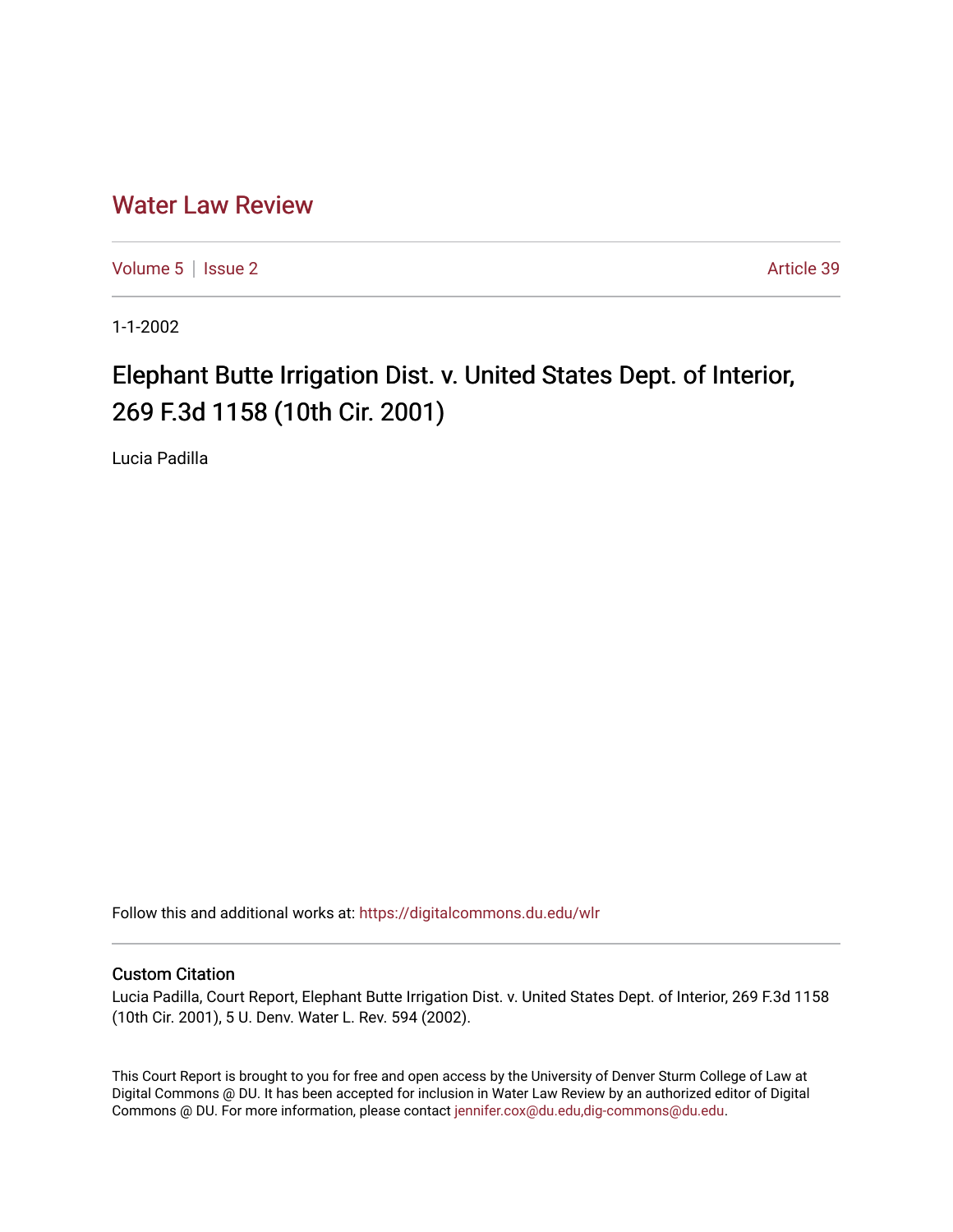district court's factors include: evidence in the record that the procedures to transfer water changed at least three times over the years; an applicant was told that transfers were not allowed; and no evidence existed that any of the landowners making intrafarm transfers used more water than the amount granted by contract with the government.

The court noted that if the landowners attempted to transfer rights prior to filing their applications in this case and were thwarted by the government or TCID, which would most likely demonstrate their lack of intent to abandon. Yet, 'the court stated that the fact that a landowner might have been prevented from filing a transfer application would do nothing to alter a finding of non-use for the statutory period. To completely remove the possibility of equitable relief for those landowners who would otherwise technically forfeit their properties through non-use, but who made efforts to comply with the transfer requirements during the moratorium period, would be inconsistent with equitable principles. The law abhors forfeiture; thus equity should operate in these limited situations to protect landowners.

In conclusion, the Ninth Circuit reversed the district court's order to the extent that it provided blanket equitable relief for intrafarm transfers without requiring an individualized factual showing with respect to each transfer applicant. More specifically, the court held that the district court erred in granting equitable relief to those landowners facing abandonment because the landowners may demonstrate that they did not abandon their water rights as a matter of law. On remand, the district court was instructed to make factual findings in order to determine whether each individual landowner had the requisite intent to abandon in light of the factors noted in the district court's opinion. With respect to forfeiture, the Ninth Circuit reversed the district court's application of a blanket equitable exemption. However, the court concluded that equity may be appropriate on a case-by-case basis in the forfeiture context if a landowner can show steps were taken to transfer water rights during the period of non-use, but that those steps were thwarted by the government or TCID.

*Nicole A. Ressue*

## **TENTH CIRCUIT**

Elephant Butte Irrigation Dist. v. United States Dept. of Interior, **269 F.3d 1158** (10th Cir. 2001) (holding the Hayden-O'Mahoney Amendment did not repeal Section 4-1 of the Reclamation Act of 1902 in its entirety and thus did not terminate the water districts' rights to certain revenues arising under Section 4-1; further holding Section 4-1 and the Omnibus Adjustment Act of 1926 did not impose upon the Secretary of the Interior an obligation to generate profits for the water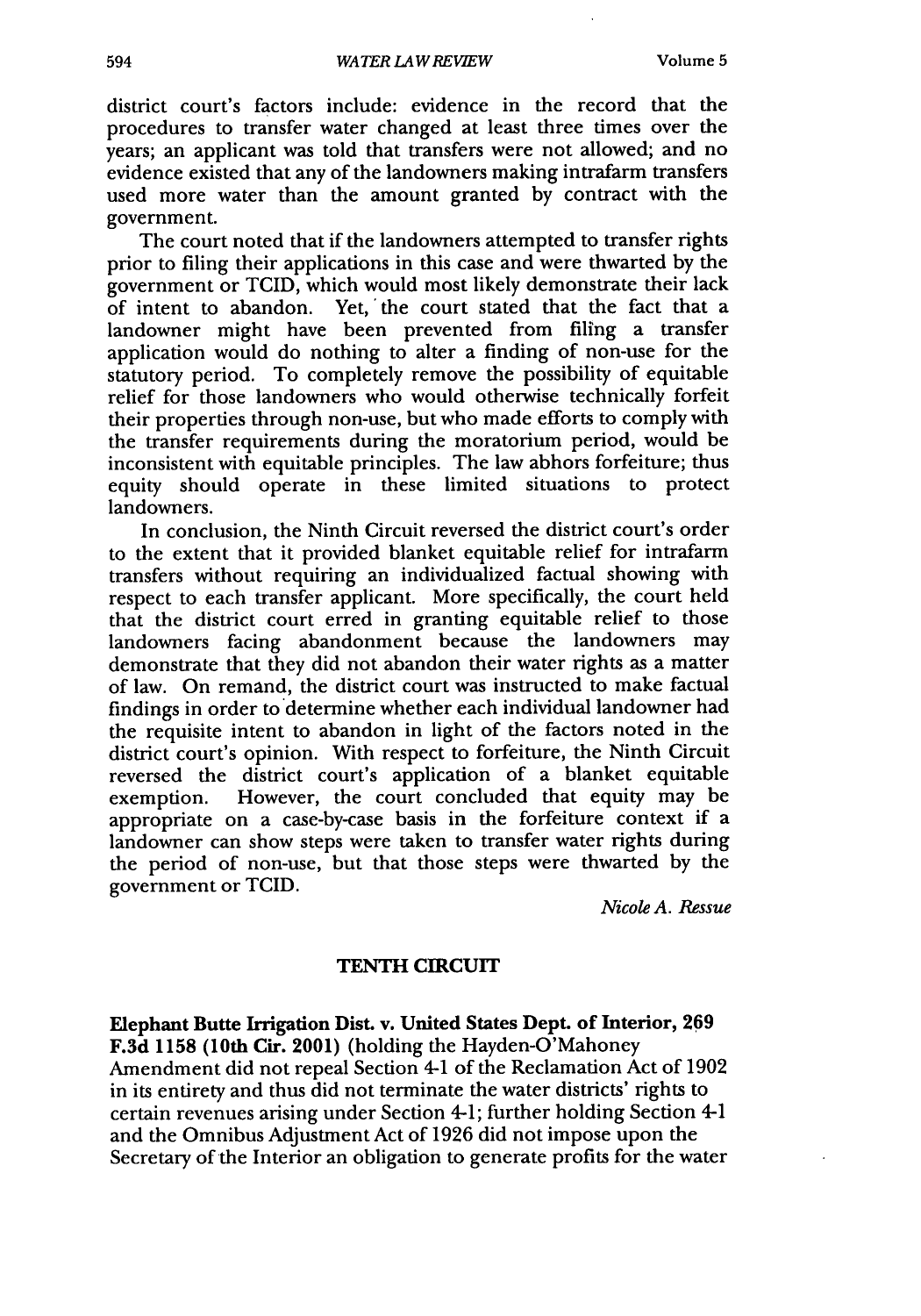districts **by** way of grazing leases).

This appeal involved the Rio Grande Valley irrigation project, a national plan adopted in the late nineteenth and early twentieth centuries designed to irrigate arid western lands. The Elephant Butte Irrigation District of New Mexico and the El Paso County Water Improvement District No. 1 of Texas (collectively "Water Districts") filed a complaint against the federal government asserting, *inter alia,* that they were entitled to revenues under section 4-1, an amendment to the Reclamation Act of 1902. The government contended the Hayden-O'Mahoney Amendment enacted in 1939 ("Amendment") repealed Section 4-1 and, thus, such revenues were not owed to the Water Districts.

In 1902, Congress approved the Reclamation Act and established a general reclamation fund to finance major irrigation projects in the West. At its outset, the reclamation fund consisted solely of monies generated from the sale of public lands. However, the agricultural depression and the severe decrease in the sale of public lands during the 1920s quickly rendered the fund insolvent. In response to this financial crisis, Congress amended the Reclamation Act in 1924 and added section 4-1 requiring water districts to take over the operation and maintenance of the irrigation projects from the federal government. In return for taking on this responsibility, the water districts could retain some of the profits the irrigation projects acquired instead of having to contribute all profits to the reclamation fund.

Despite Congress' efforts to replenish the reclamation fund, the fund continued to struggle as the economic depression persisted through the 1920s and 1930s. In 1939, Congress enacted the Hayden-O'Mahoney Amendment. The Amendment provided for deposit of monies generated by federal power facilities into the reclamation fund. Therefore, it repealed Section 4-1 to the extent this section granted the water districts the right to profits produced by any power facilities.

In 1979 and 1980, the Water Districts took control of the operation and maintenance of their irrigation projects as required by section 4-1. In 1990, the Water Districts filed a complaint and contended, pursuant to section 4-1, they were entitled to revenues generated from such projects. However, the government asserted the Hayden-O'Mahoney Amendment repealed section 4-1 in its entirety, and, thus, terminated the Water Districts' fights to revenues under the section. The government challenged the district court's ruling that as a matter of law, the Amendment did not repeal section 4-1 in its entirety.

The appellate court emphasized that a repeal by implication demands that "the intention of the legislature to repeal be clear and manifest" and that "repeal of a statute by implication is not favored." After studying the text of section 4-1 and the Hayden-O'Mahoney Amendment, the district court found two apparent conflicts between